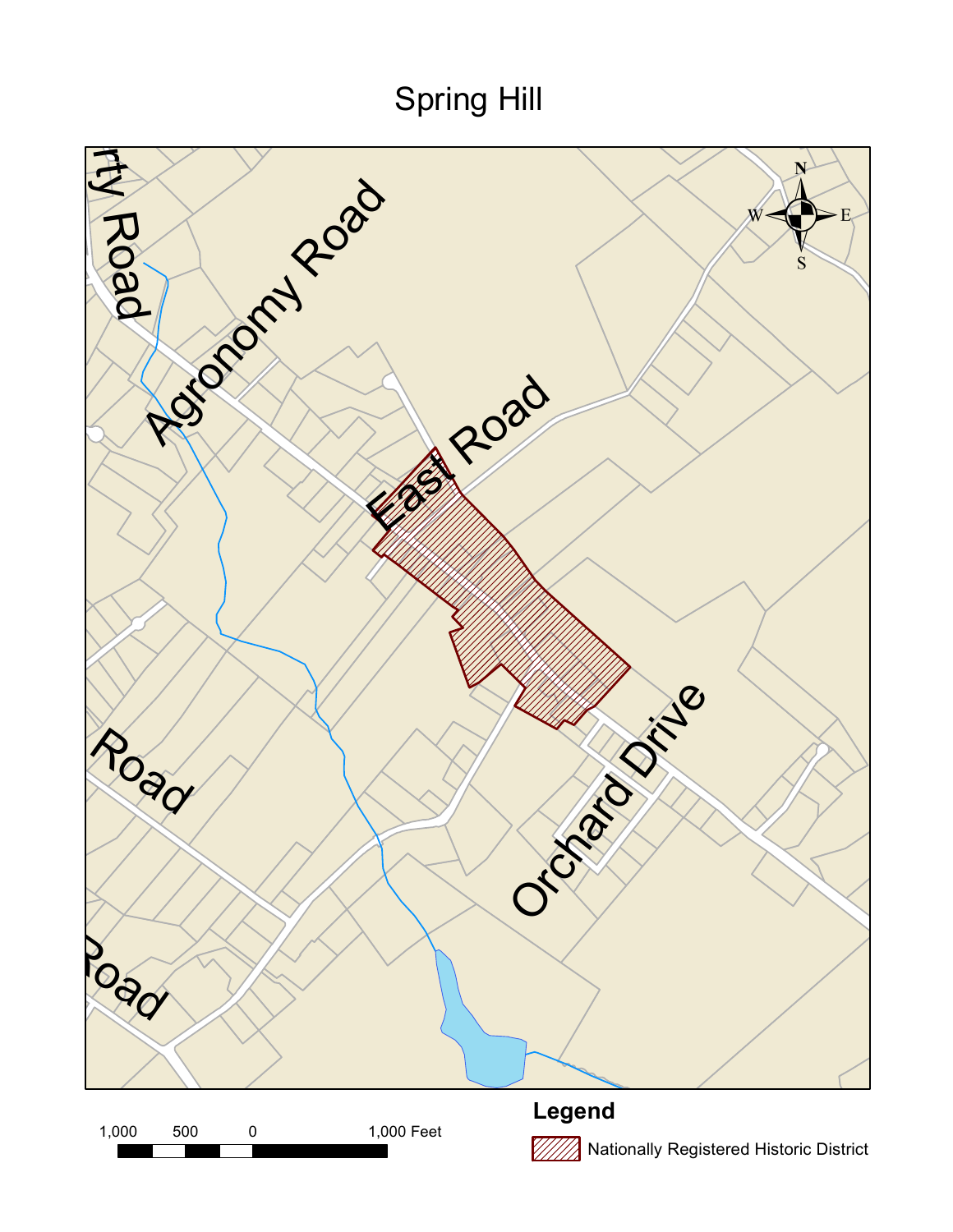## **Spring Hill:**

## **Background and Properties**

Spring Hill, a state historic district since 1972, is one of a handful of small villages which developed within the town of Mansfield, Connecticut. The town's large square tract of land is traversed by streams and divided by hills and valleys. Most of Mansfield's villages, such as Mansfield Hollow, Gurleyville and Eagleville, grew where early textile manufacturers built riverside mills. Spring Hill, located at the crest of a big domical hill, did not have sources of water power; rather, its development stemmed from its central location within Mansfield, and its location on the Norwich-Springfield Turnpike (now Rte. 195). Along this roadway and surrounded by farms, the village center condensed. During various periods, it contained the town hall, a Baptist Church, a store, a blacksmith shop, and homes. Twenty-four structures are encompassed in the historic district, whose development occurred in three major phases; 1740-1776, 1835-1852, and 1930-1936. Throughout its development, Spring Hill's buildings have shared similarity in scale and materials. Close and regular spacing has helped to sustain the quiet spirit of a small rural settlement.

Pleasant, tree-shaded, with homogenous buildings, the neighborhood is by an asset to the town of Mansfield. Mansfield is not typical among the remote farm towns of northeastern Connecticut, primarily due to its having the University of Connecticut within its borders. The University was founded in 1881 as a land grant agricultural college with land and funds given by town residents Charles and Augustus Storrs. Less than a mile from Spring Hill, the large state university has transformed Mansfield from a rural town to one that is increasingly suburban in nature. Two farms within the district are now university owned and operated; one as a horticultural station, the other as an animal pathology laboratory. Two of the districts' 20th century houses were built by university faculty.

The first silk mill in the U.S. was established in Hanks Hill, Mansfield in the early 1800's. Mulberry trees were grown by many nearby residents, and a few trees surviving the blight of 1837 stand on Spring Hill. In Mansfield, as in many rural areas, roads were not commonly paved until the early 20th Century when state governments acquired domain over privately-operated toll routes. Rte. 195 which runs through the center of the Spring Hill District, was paved in 1930. WPA funds were used for construction of various buildings at the University of Connecticut in addition to the town office on Spring Hill. [CT Trust for Historic Preservation]